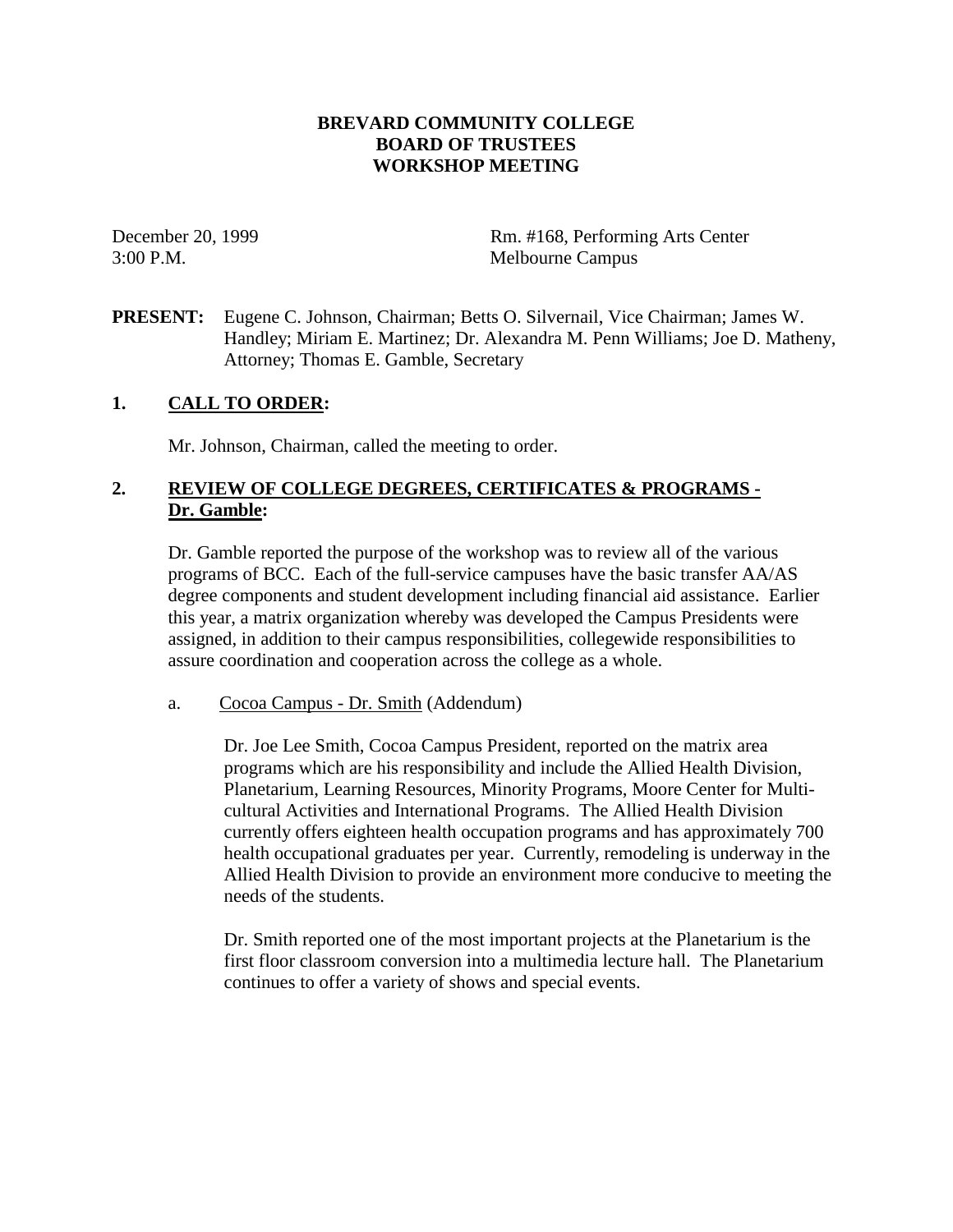Board of Trustees Workshop Meeting December 20, 1999 Page -2-

> The Learning Resource Centers provide access to information through a variety of initiatives. Physical access to the library is supported through a convenient and extensive operating schedule. Most libraries are open approximately 66 hours per week with the exception of the Cocoa library which is open more than 71 hours per week. Virtual access is provided through electronic databases available through the world wide web. Students can access bibliographic as well as many full text sources from home or Internet computers located in all four libraries. Access is also provided to the physically impaired through assistive technology workstations.

> Each Brevard Community College campus has an Office of Minority Students designed to promote recruitment and retention of minority students. The Minority Student Recruitment, Retention and Tracking program has served as a community outreach through monthly recruitment visits and presentations to area schools, recreation centers, churches, community organizations, businesses and other sources.

The Moore Center for Multicultural Activities, with Dr. Yvette Boodhoo serving as Director, continues to build partnerships with ethnic, cultural and religious groups in the community. The program provides diversity resources to faculty, students and the community. In addition, plans are being made in the community to pursue joint programs.

Brevard Community College under the direction of Francine Arrington, Director of International Student Services, has 191 international students enrolled in academic programs for the Fall Semester and 36 students in the Intensive English Program. The students represent 59 countries. Brevard Community College has been selected as the site for the "Customer Relations Training Institute" by the Prospects-Wider Horizons Program, funded by the International Fund for Ireland which will bring 20 young people from Ireland and Northern Ireland beginning January 17, 2000. BCC is a member of a federally funded consortium to promote international standards in computers systems technology and institutional relationships between Canada, Mexico and the U.S. The Brevard Center for Global Exchange is the result of a Title VI grant for Internationalizing Business Programs to promote international business principles and provide training for businesses in the Brevard County area.

Located on SR 524, is the BCC Golf Driving Range where not only the golf team practices, but classes are held as well. The driving range is open for public use.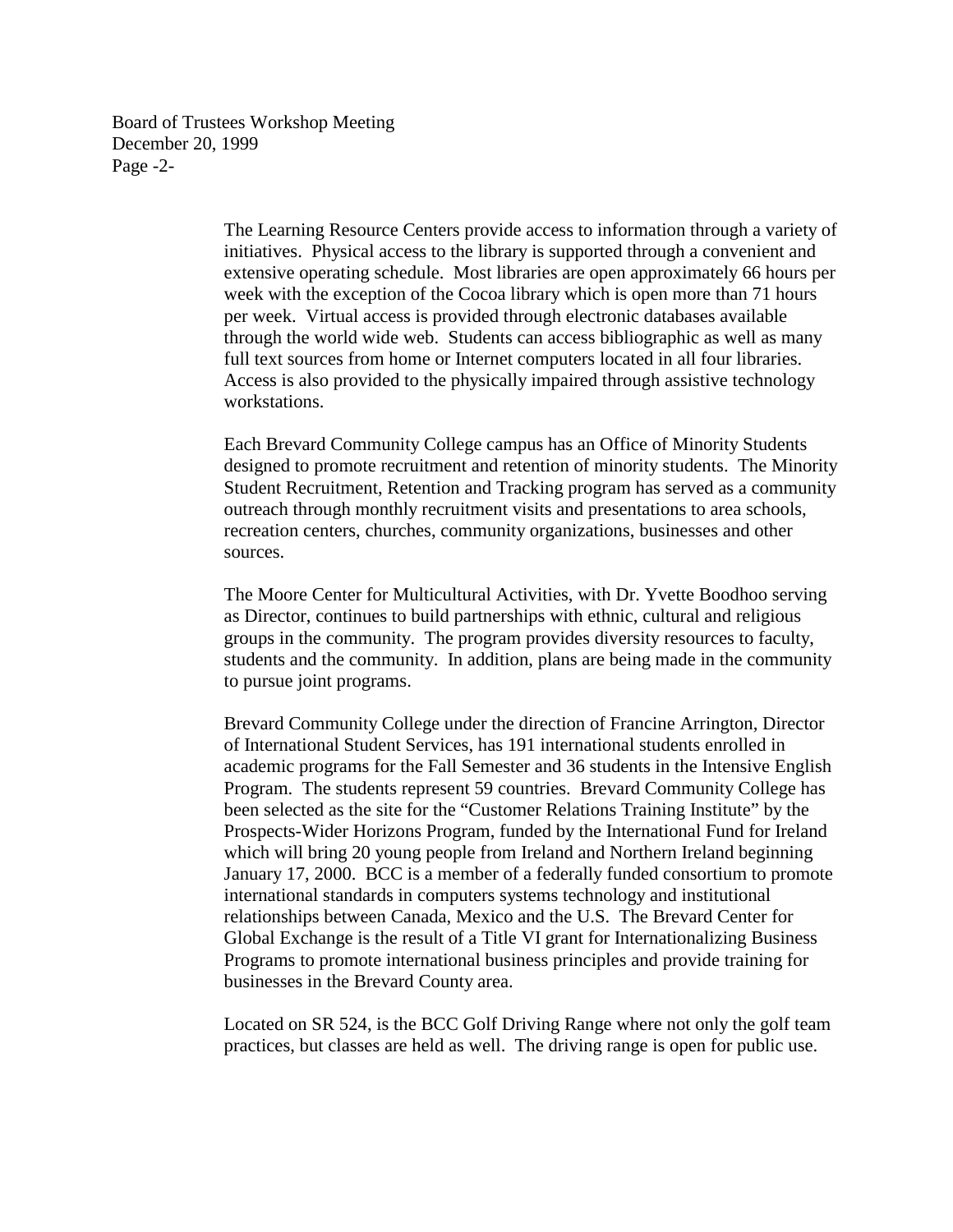Board of Trustees Workshop Meeting December 20, 1999 Page -3-

#### b. Melbourne Campus - Dr. Kaliszeski (Addendum)

 Dr. Michael Kaliszeski, Melbourne Campus President, reviewed the matrix areas which are his responsibilities and include Child Development, the King Center for the Performing Arts, Patrick Center, Criminal Justice Program, Financial Aid and Transfer Program.

The Cocoa Campus Child Development Center currently has seventy-three children enrolled. Forty-eight children are enrolled in the Melbourne Campus Center with sixty-three enrolled in the Melbourne/Harris Center. The Melbourne/Harris Center was a joint project whereby and Harris provided \$150,000 to construct the child care center and pays BCC \$30,000 for five years to support the center. The facility becomes part of BCC after the fifth year. The program is currently in the third year. The Titusville Campus Child Development Center has an enrollment of 34 children. BCC's students utilize the centers as lab schools for instruction. Three programs are offered in the Child Development area; Vocational Certificate in Early Childhood Education, College Credit Certificate in Child Development Early Intervention and an AS degree in Child Development and Education.

The King Center for the Performing Arts (KCPA), a direct support organization of BCC, opened in April 1988 on the Melbourne Campus. The KCPA supports BCC's mission of cultural and economic growth. Educational cultural activities are provided for students and the community. Activities provided at the KCPA consist of community-based arts and entertainment programs which are local productions, matinee programs which can be local or professional programs designed for elderly adults, educational theater which are professional events designed for children K-12, summer youth workshops, performing arts master classes which are primarily dance troupes and target high school and college students, and a volunteer corp of approximately 400 individuals. An endowment fund is maintained which provides self-sufficiency of the KCPA.

The Patrick Center was established in 1977 for military, Department of Defense and civilian general and offers general education and vocational courses. Students can obtain a complete AA degree at Patrick. Writing skills and computer training programs are offered for the Defense Equal Opportunity Management Institute through a five-year contract.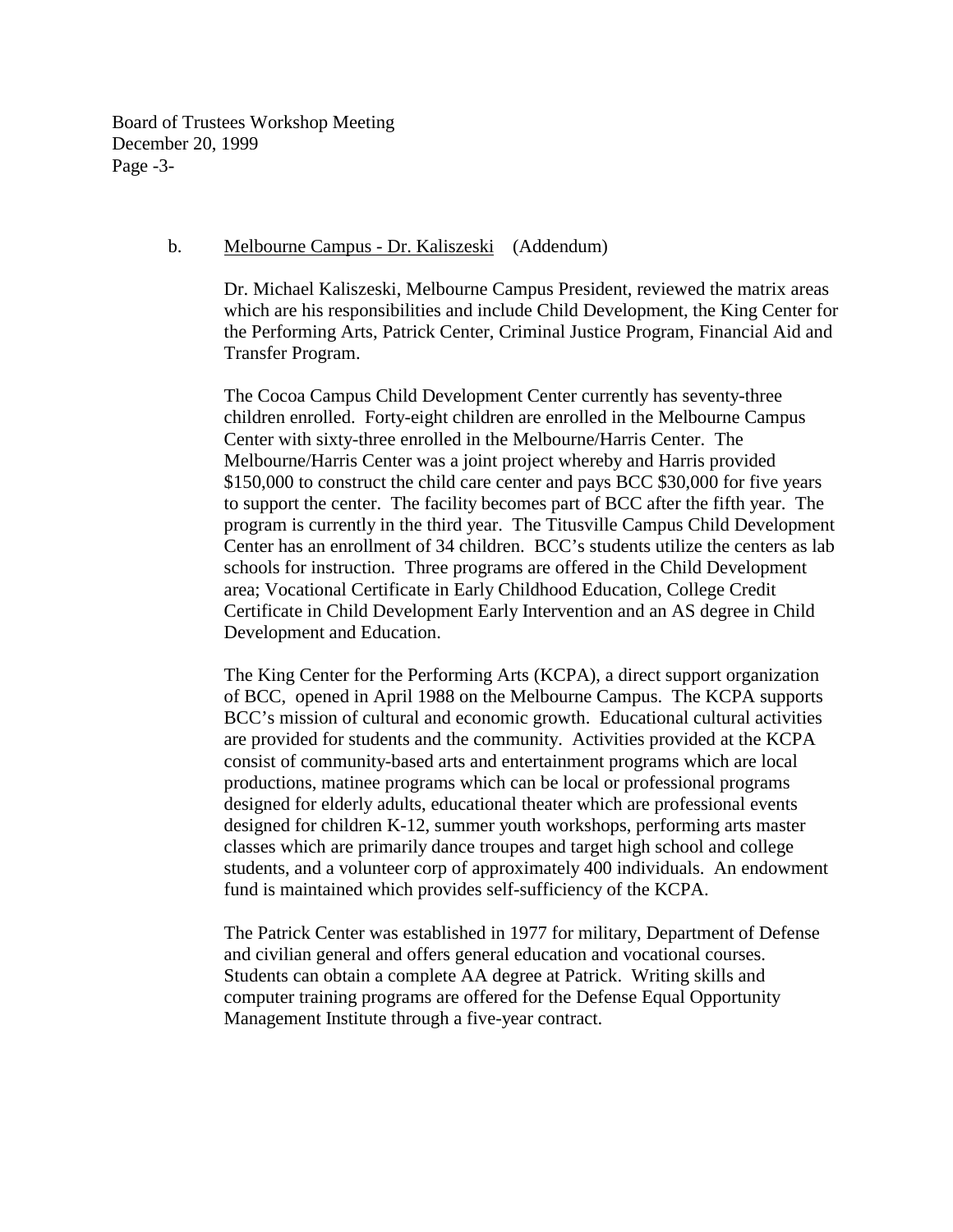Board of Trustees Workshop Meeting December 20, 1999 Page -4-

> The Criminal Justice Program on the Melbourne Campus houses six classrooms, two labs, a defense tactics room and police testing center. The driving pad located at the Palm Bay Campus, shooting range and live shoot house in Cocoa are utilized not only by the Criminal Justice Program, but by other entities for a charge. Offered through the program are AS degrees in Criminal Justice Technology, Criminal Justice Officer Administration and Crime Scene Technology. Certificate programs are offered in law enforcement, corrections, corrections auxiliary, parole and probation, equivalency of training and advanced specialized courses.

Financial Aid's main office is located on the Melbourne Campus and provides financial aid yearly to approximately 5,000 students in an amount in excess of \$10 million. Aid consists of federal, state, institutional and private funds. Seventyfive percent of the \$10 million are federal dollars, i.e., Federal Pell Grant, Supplemental Educational Opportunity Grant, Federal College Work Study Program and Federal Family Education Loans. Institutional financial aid is provided through student employment, scholarships, and vocational fee waivers.

Dr. Kaliszeski reported he is responsible for the Transfer Program which is the Associate in Arts Degree university parallel program consisting of 60 credit hours; 36 general education credit hours and 24 elective credit hours. The degree guarantees admission to a Florida public university. BCC ranks in the top fifteen regarding the number of AA degrees awarded each year. Dr. Gamble reported BCC is the eleventh largest public community college in Florida in FTE and tenth largest in headcount enrollment.

#### c. Palm Bay Campus - Dr. Purga (Addendum)

 Dr. Purga reviewed the five areas of his matrix responsibility which include the Career Education Programs, One-Stop Programs, School-to-Work/Tech Prep, WENDI and Community and Professional Education.

Career Education Programs include forty-one AS degrees, 39 vocational credit programs, five college credit certificate programs, quick-response training grants for various corporations and Capitalization Incentive Grants for innovative and new programs.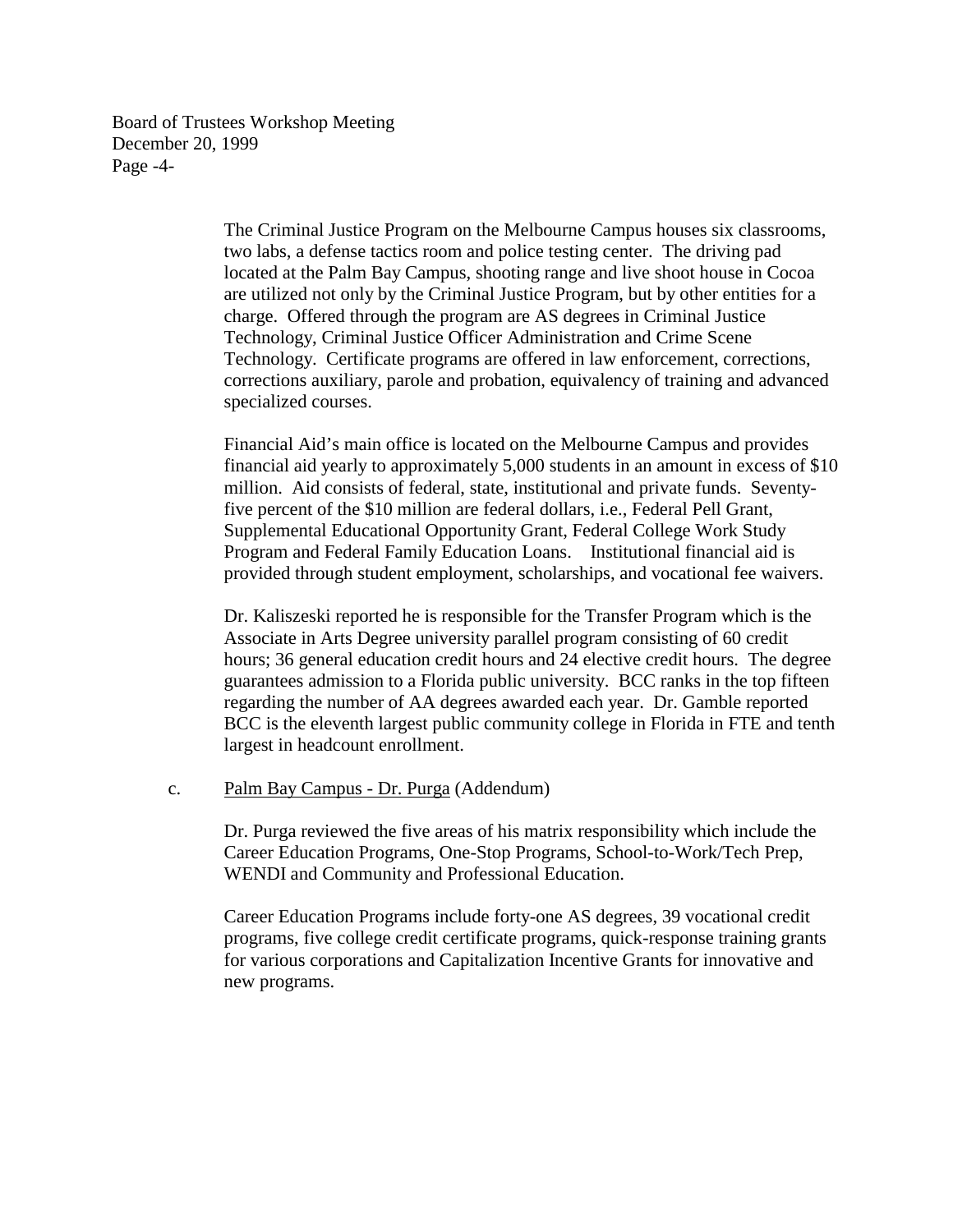Board of Trustees Workshop Meeting December 20, 1999 Page -5-

> Brevard Job Link, also known as One-Stop Centers, is a partnership between Brevard Community College, Division of Workforce and Employment Opportunities, School Board of Brevard County and Vocational Rehabilitation to deliver workforce services. One-Stop Centers are located in all areas of Brevard County, including one at the BCC Cocoa Campus in the Clark Maxwell Lifelong Learning Center. When an individual is unemployed and comes to one of the One-Stop Centers they are diagnosed, set up for training if needed and provided with job search skills. Target clients are job seekers, BCC students and employers. The Brevard Employer Services Team is the new concept working with employers on determining workforce needs. Dr. Gamble reported the Job Link programs are considered a national model and are federally funded. BCC's program has been nominated for the Exemplary Practice Award by the American Association of Community Colleges.

Brevard School-to-Work Partnership is a collaborative effort between education and business which addresses the need to provide Brevard's students with the academic, technical and workplace skills essential for life long learning and career success. The partnership comprises BCC, the School Board of Brevard County, the Brevard Workforce Development Board, the Economic Development of Florida's Space Coast and the area Chambers of Commerce. Tech Prep is an articulated effort between BCC and the School Board of Brevard County. Tech Prep has been the springboard of the Brevard School-to-Work initiative. It is designed to provide high school students with hands-on, relevant education and equips students with the academic and technical foundation that leads to a BCC Associate Degree or certificate and onto a technical career. More than 15,000 elementary through high school students participated in a career fair this year and more than 1,000 high school students participated in a real-work experience as a compliment to their academic course work. The Brevard School-to-Work Partnership submitted a five-year implementation plan in November 1996 to the Florida Department of education. Each year the partnership submits a continuation application addressing the next year's goals. The 1999-2000 continuation application is the fourth and final year of the School-to-Work implementation funds for Brevard.

The WENDI (When Entering New Directions) program is today's co-ed version of BCC's 25 year award-winning women's program and assists persons through professional, personal and family transitions. WENDI enrolls more than 1,300 students annually in more than130 short term, affordable, self-supporting, noncredit classes on all four BCC campuses.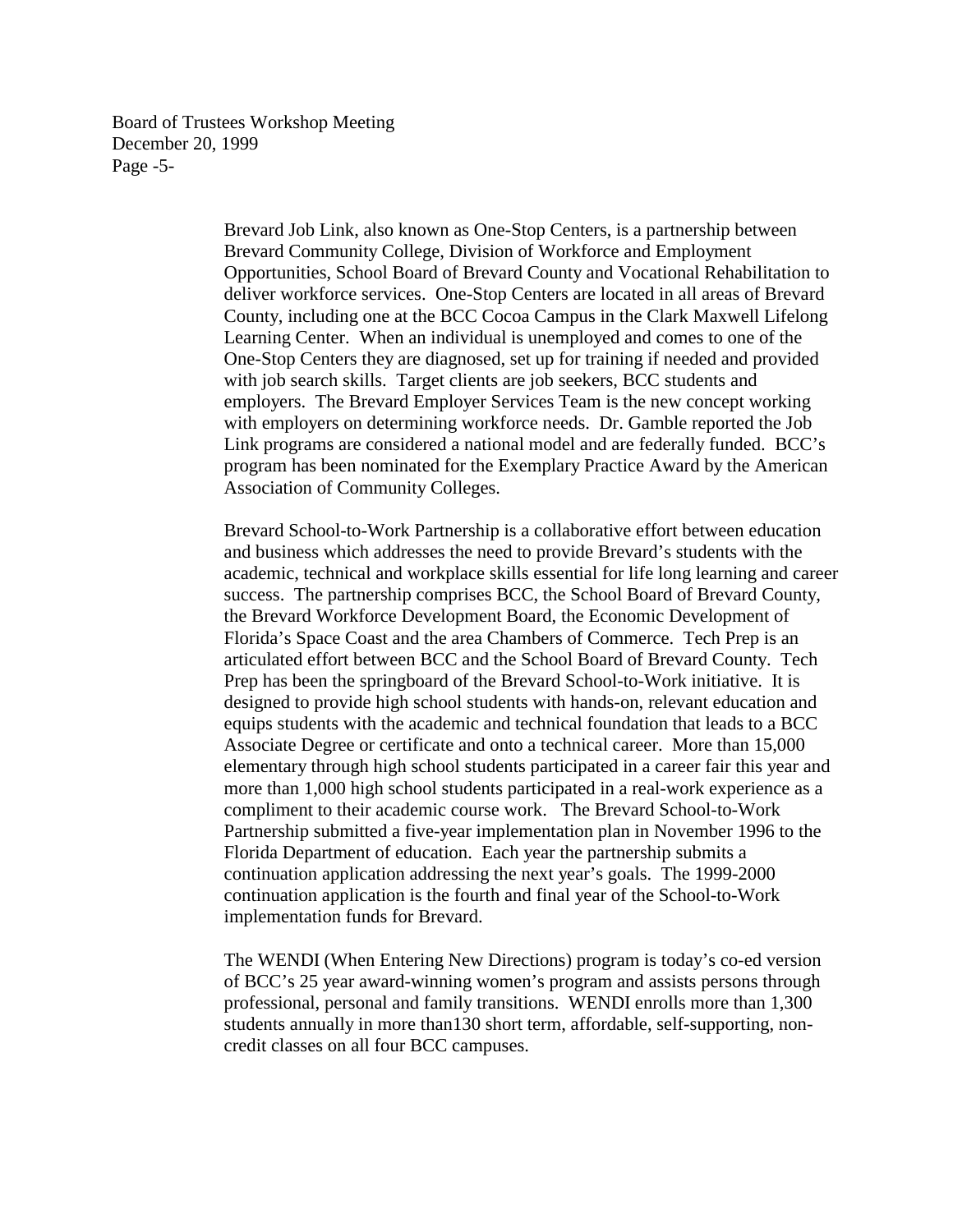Board of Trustees Workshop Meeting December 20, 1999 Page -6-

> Community and Professional Education (non-credit) programs are for the development of the workforce and personal and professional development. The college deals with more than 10,000 students each year and is operated on all four of the campuses and other community locations.

#### d. Titusville Campus - Dr. Koller (Addendum)

Dr. Al Koller, Titusville Campus President, reviewed the programs and services provided through his matrix area. There are currently 1,200-1,500 students typically on the Titusville Campus in 225-235 courses. He reported on the partnership with the Florida/NASA Business Incubator Center which is in its fourth year and nine entrepreneurial tenants are located at the center. Training is provided for the county, cities and others in confined space. The Chain of Lakes project is moving ahead and the St. Johns River Water Management District has purchased key property. The Parrish Medical Center groundbreaking is moving forward for the dual entryway for the hospital and the college. The Space Launch AS degree program is moving forward under a \$200,000 state grant for its development.

The Kennedy Space Center/Cape Canaveral Air Station is administered with 150 students in 12-15 courses. Programs are being explored in emergency services, i.e., weapons of mass destruction and transportation management. A major initiative is taking place for personnel certifications in future space flight operations through a grant from the State of Florida.

The 2000-2002 draft Strategic Plan is under review within the college. Town Hall type meetings are scheduled for January and February 2000.

Finance and purchasing are operational on the Banner system. Human resources will be operational on the system in mid to late January with financial aid, student services and continuing education set for July 2000.

Campus-based senior programs are offered in computers and leisure topics. Elderlearning programs are held at the Cocoa Campus and an elderhostel program in "Nature and Space" has been proposed and accepted.

### e. Special Programs - Ms. Bilsky (Addendum)

Ms. Judy Bilsky, Associate Vice President for Educational Services, reported on her matrix responsibilities which include distance learning, accelerated programs for high school students, service-learning, BCC Lab School, Honors Program and athletics.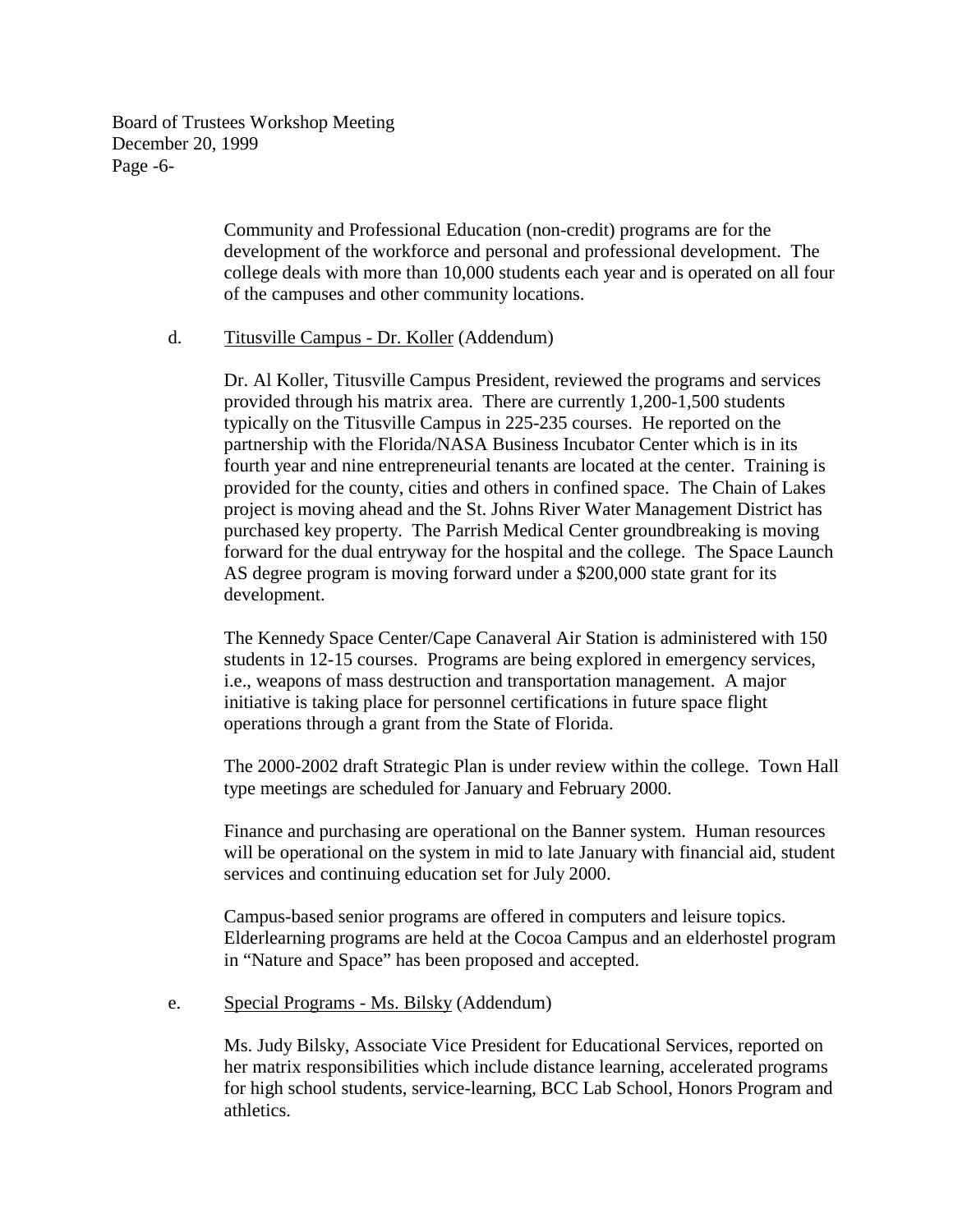Board of Trustees Workshop Meeting December 20, 1999 Page -7-

> BCC offers three types of distance learning opportunities; telecourses, online courses and televised interactive educational courses. Telecourse delivery began in 1974 and there are approximately 3,000 students annually. The virtual campus began in 1995 and presently offers 73 courses with 36 instructors and serves approximately 1,500 students annually. BCC is the state's leader in online course offerings and a student can complete an AA through this program.

> The Dual Enrollment Program, including Early Admissions, enables eligible secondary students to enroll in postsecondary courses that are creditable toward a vocational certificate or an associate degree. Credits also count toward each student's high school graduation requirements. In accordance with Florida State 240.116, dual enrollment and early admission students are exempt from all college fees, including tuition. The School Board provides required textbooks to public school students; private school and home school students must furnish their own textbooks. Credit-in-Escrow enables  $10^{th}$ ,  $11^{th}$  and  $12^{th}$  grade students with at least a cumulative grade point average of 2.00 to enroll in academic and vocational courses at the college. Students who participate in the Credit in Escrow option must pay all fees, including tuition, and furnish their own textbooks and supplies. Credits earned at BCC are held in escrow until the student graduates from high school. Unlike dual enrollment, credit is not applied toward high school graduation requirements.

The Center for Service-Learning program started in 1988 and since inception 16,639 students have provided approximately 625,000 hours of service. Students can receive credit for providing community service. Ms. Bilsky reviewed student venues for community involvement. The Center for Service-Learning strives to make service an integral part of students' education at the college, creating an expectation of service as an intentional part of the collegiate experience. The program provides benefits for students, the community and the college.

BCC has operated the Lab School program on a continuous basis for thirty-two years, serving more than 7,000 families. The program is a preschool co-op education program for parents and their children. Through the use of written materials, group discussion, role modeling, videos, lectures, forums, individual and family consultation, home visits and role playing, parents are invited to evaluate the effectiveness of their past choices, incorporate new techniques, and make thoughtful decisions regarding their role as a parent. The program is offered at six different sites throughout Brevard County.